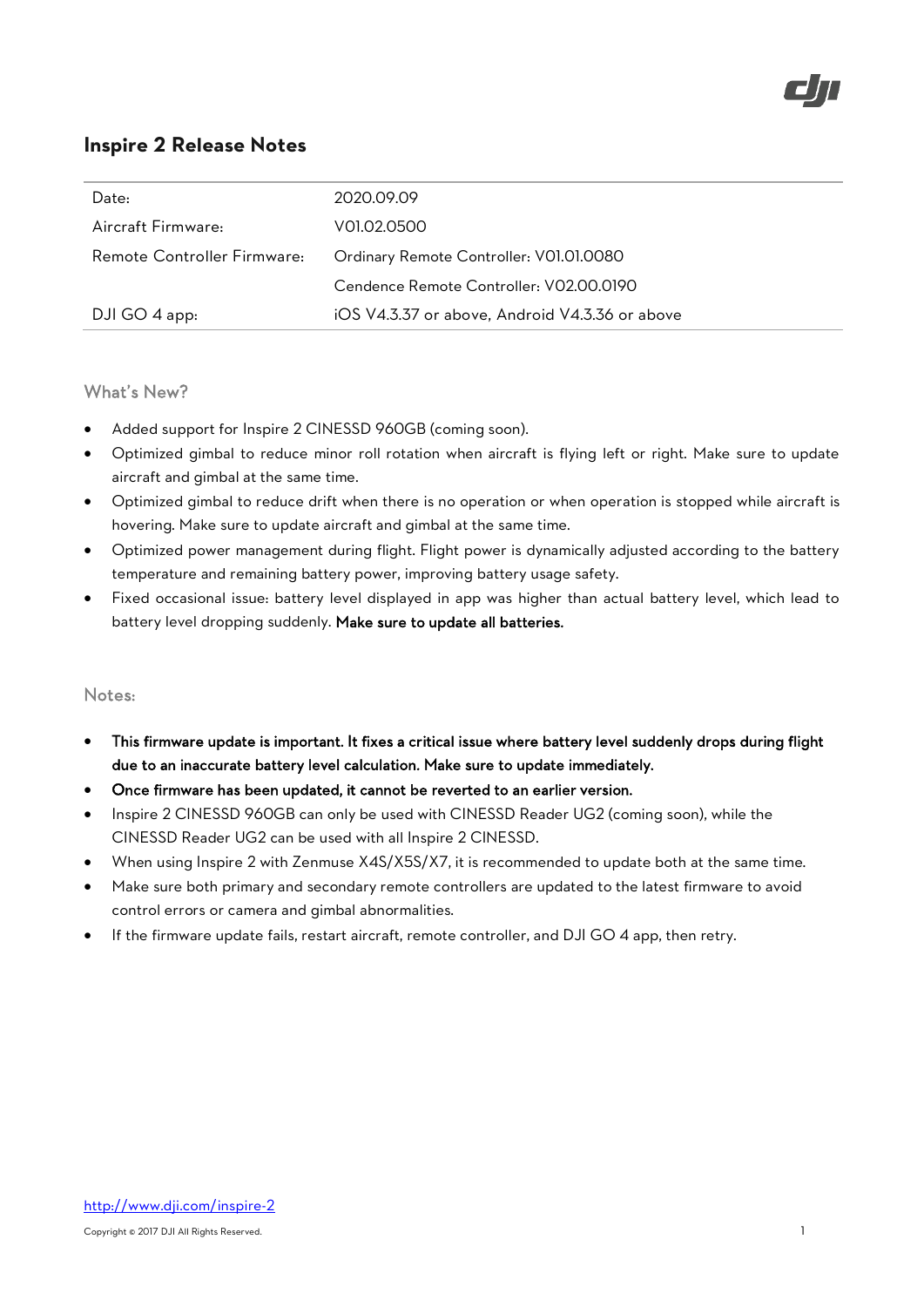| Date:                       | 2020.06.10                                     |
|-----------------------------|------------------------------------------------|
| Aircraft Firmware:          | V01.02.0300                                    |
| Remote Controller Firmware: | Ordinary Remote Controller: V01.01.0080        |
|                             | Cendence Remote Controller: V02.00.0190        |
| DJI GO 4 app:               | iOS V4.3.37 or above, Android V4.3.36 or above |

## What's New?

Fixed the issue where the Master and Slave remote controllers connect abnormally.

- This firmware cannot be downgraded once run, please update it with caution.
- If the firmware update fails, restart the remote controller, then try updating again.
- Make sure both the primary and secondary remote controllers are updated to the latest firmware to avoid control errors or camera and gimbal abnormalities.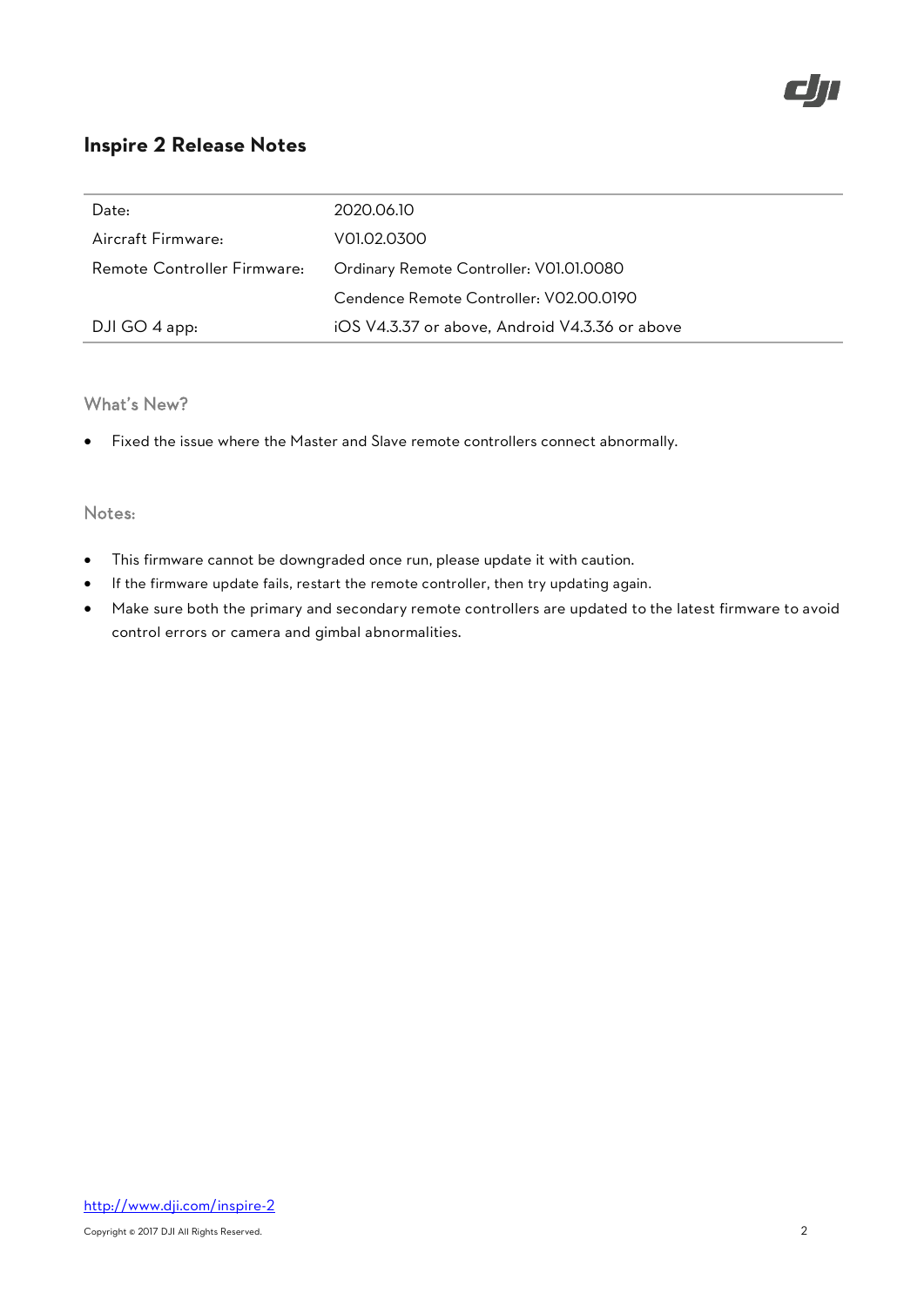

| Date:                       | 2019.01.28                                     |
|-----------------------------|------------------------------------------------|
| Aircraft Firmware:          | v01.02.0300                                    |
| Remote Controller Firmware: | v01.01.0060                                    |
| DJI GO 4 app:               | iOS v4.3.10 or above, Android v4.3.10 or above |

## What's New?

 The Inspire 2 remote controller is now compatible with Multilink and can be used as a master or slave controller in the master-slave controller network.

- Make sure the Multilink is not attached to the remote controller during the firmware update.
- If the firmware update fails, restart the remote controller and retry.
- If you do not intend to use Multilink, then you are not required to update the firmware for the Inspire 2.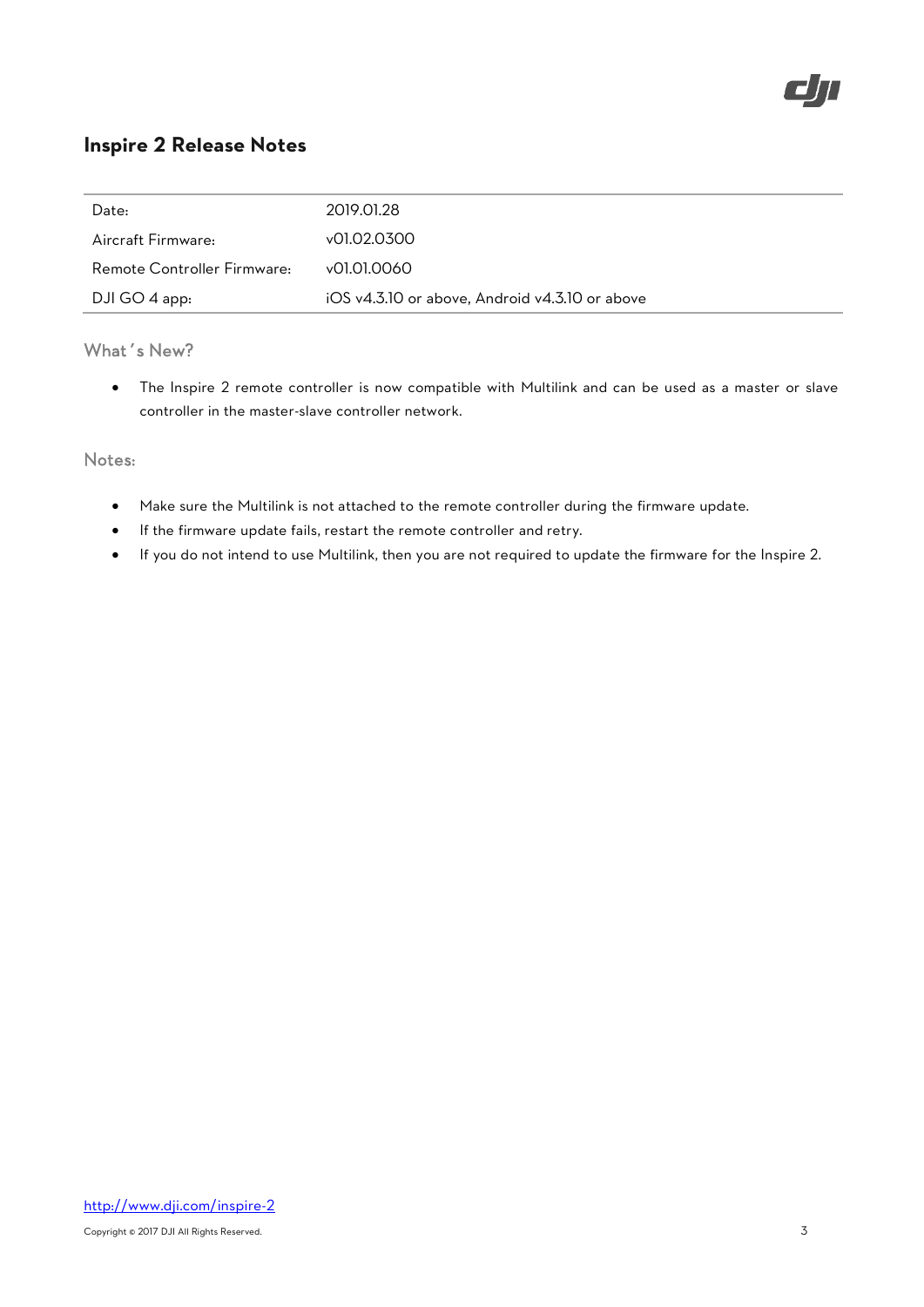

| Date:                       | 2018.11.16                                   |
|-----------------------------|----------------------------------------------|
| Aircraft Firmware:          | v01.02.0300                                  |
| Remote Controller Firmware: | v01.01.0050                                  |
| DJI GO 4 app:               | iOS v4.3.0 or above, Android v4.3.0 or above |

## What's New?

- Fixed a rare issue where compass interference altered the orientation of the aircraft.
- Fixed a rare issue where the aircraft accidentally switched IMU and an incorrect landing gear status prompt appeared.
- Fixed an issue where the gimbal pitch did not automatically return to center, leading to the gimbal touching the ground during landing.
- Fixed an issue where the "Gimbal Yaw Smoothness in Follow Mode" in the DJI GO 4 app did not work.
- Fixed a rare issue when using the Zenmuse X5S where the gimbal exceeded the gimbal pan limit and shook slightly.
- Fixed an issue when using the Zenmuse X7 without an Inspire 2 License Key (CinemaDNG, Apple ProRes) where video files stored on an SD card had color fringes.
- Fixed an issue when using Quick Spin where the aircraft did not rotate a complete 360 degrees.
- Fixed a rare issue where the aircraft could not be powered on while the power level of the Intelligent Flight Battery in the right battery slot was full.

- When using the Inspire 2 with the Zenmuse X4S/X5S/X7, it is recommended to update both at the same time.
- Ensure both the Master and Slave remote controllers are updated to the latest firmware to avoid control errors or camera and gimbal abnormalities.
- If the firmware update fails, restart the aircraft, remote controller, DJI GO 4 app, and then retry.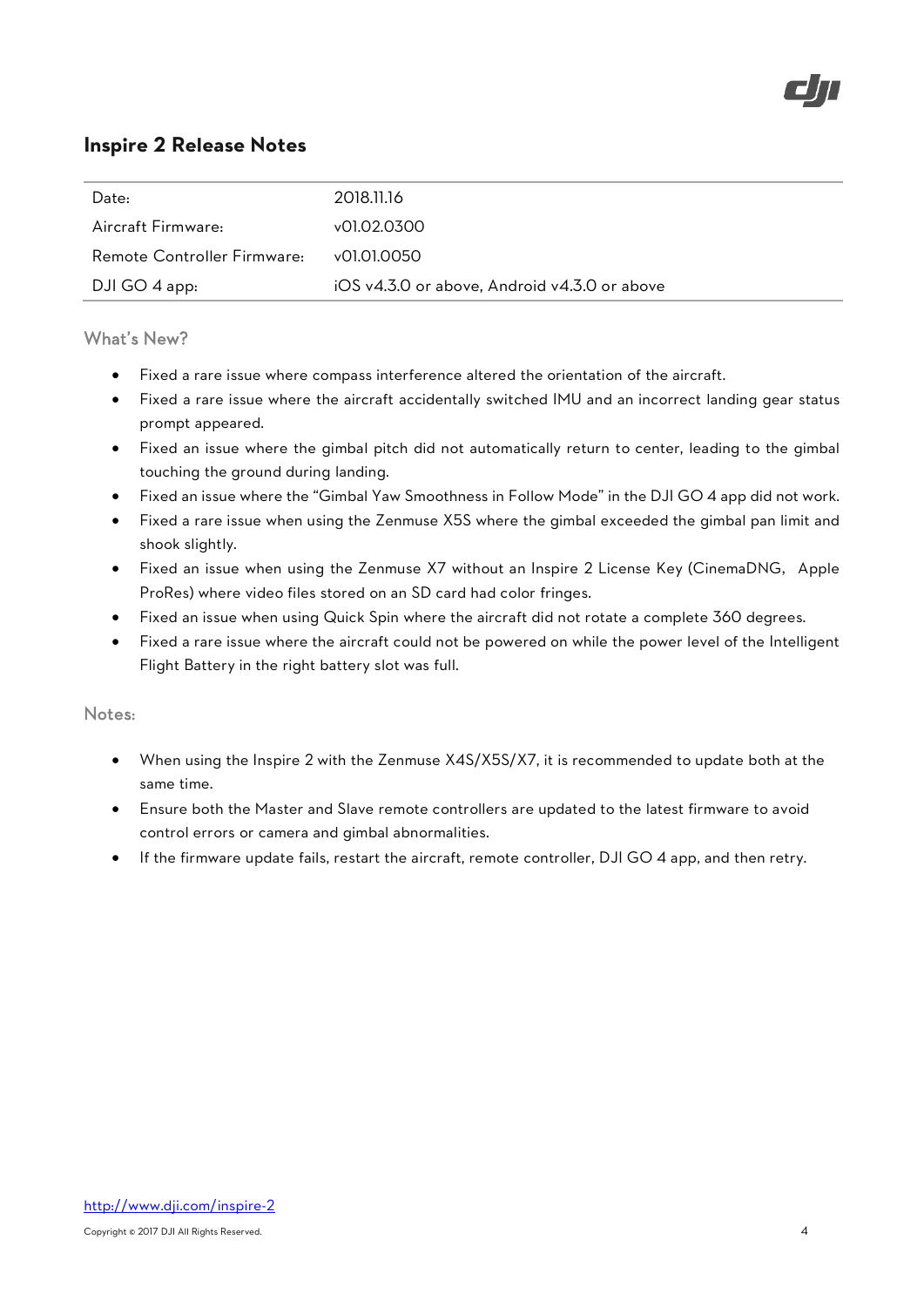

| Date:                       | 2018.07.18                                       |
|-----------------------------|--------------------------------------------------|
| Aircraft Firmware:          | VOL02.0200                                       |
| Remote Controller Firmware: | VOL01.0020                                       |
| DJI GO 4 app:               | iOS V 4.2.22 or above, Android V 4.2.21 or above |

### What's New?

- Added support for Apple ProRes RAW and Apple ProRes RAW HQ when using CINESSD for Zenmuse X7.
- Updated CINESSD's file system from FAT32 to exFAT. After the firmware update, FAT32 must be manually formatted in order to update to exFAT.
- Fixed an issue in ProRes videos where the color is abnormal when the white balance value is higher than 8000K.
- Optimized aircraft hovering performance in low altitude (below 8m) indoor when the ambient light conditions are sufficient.
- Improved flight stability by optimizing the compass data fusion algorithm for flight at high latitude.
- Updated Flight Safe system. User can now unlock various flight restrictions. After the update, users must re-import the unlocking certificate. The unlocking certificate requires the approval of the relevant local aviation authorities. For more information, please contact [flysafe@dji.com.](mailto:flysafe@dji.com)
- Fixed an issue where gimbal pan rotates when switching flight modes.
- Added function that uses the LS and RS levels to adjust the maximum gimbal rotation speed for Cendence (Cendence version 02.00.0120 is required).
- Added function to customizable buttons. Added gimbal pitch auto return to center and turn downward 90° (Cendence version 02.00.0120, Inspire 2 standard remote controller version 01.01.0020, and DJI GO 4 app version of 4.2.24\* or above are required).
- Updated the battery firmware to version 1.0.0.67 (the same as the Matrice 200 series).

\*Coming soon.

- When using the Inspire 2 with the Zenmuse X4S/X5S/X7, it is recommended to update both at the same time.
- Ensure both the Master and Slave remote controllers are updated to the latest firmware to avoid control errors or camera and gimbal abnormalities.
- If the firmware update fails, restart the aircraft, remote controller, and DJI GO 4 app, then retry.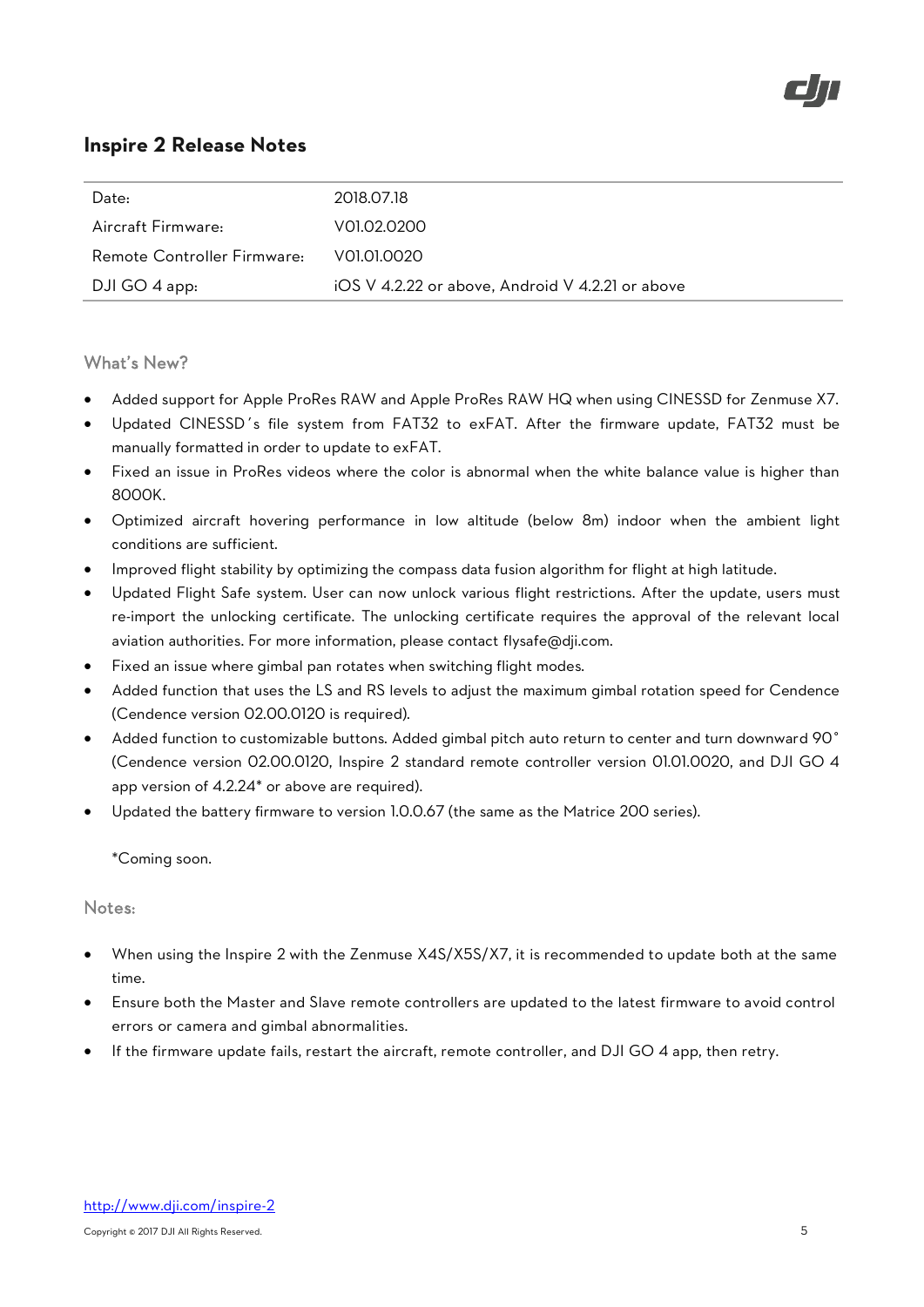

| Date:                       | 2018.04.18                                       |
|-----------------------------|--------------------------------------------------|
| Aircraft Firmware:          | V01.02.0100                                      |
| Remote Controller Firmware: | VOLOLOOIO                                        |
| DJI GO 4 app:               | iOS V 4.2.12 or above, Android V 4.2.12 or above |

### What's New?

- Added support for adjusting the maximum velocity of aircraft's real-time pitch/roll, orientation, and throttle with the Cendence remote controller's left and right levers, which can be set in the app.
- Added support for two new POI functions, including tapping on the map and flying the aircraft to the desired location (requires app v4.2.14).
- Optimized an issue where the gimbal pan slowly drifts while the aircraft is hovering in Follow mode (requires Zenmuse X4S/X5S/X7 firmware update).
- Added re-centering gimbal function with the remote controller customizable button, which will re-center the gimbal pitch, roll, and pan (requires Zenmuse X4S/X5S/X7 firmware update).
- The gimbal will re-center automatically only when the pitch axis angle is less than zero degrees and the aircraft is landing at a height of 0.7 m, to avoid touching the ground.
- Optimized a rare issue where some frames turn purple in the CINESSD video.
- Fixed an issue where the lower parts of photos are overexposed when using the Zenmuse X7 and lenses with a mechanical shutter at high shutter speeds.
- 23.97fps RAW videos have been updated to be recorded in 14-bit CinemaDNG format with the Zenmuse X7.
- Added 5440×2880, 5120×2880, and 5280×2160 resolutions for CinemaDNG format videos with the Zenmuse X7.
- Updated the resolution of 17:9 aspect ratio video from 3944×2088 to 4096×2160, and 16:9 aspect ratio video from 3712×2088 to 3840×2160 when recorded at 47.95/48fps in CinemaDNG format with the Zenmuse X7.
- Camera sensor dead pixel correction can be carried out with the Zenmuse X7 and lenses with a mechanical shutter.
- Updated battery firmware to optimize the cell voltage balance, which can fix the issue where battery cell abnormalities appears when cell voltage imbalance is detected. Keep the updated battery stationary for at least 72 hours and then check the abnormality again by installing the battery in the aircraft. Contact DJI Support if the issue cannot be solved by updating.
- Optimized a rare issue where the remaining battery capacity is inaccurate, which can avoid the problem of inconsistent battery capacity when compared with the actual battery capacity.
- Optimized the battery data communication logic to avoid rare battery communication abnormalities that appear during flight.
- Fixed an issue where one battery cannot supply power after powering on the aircraft.
- Fixed an issue where the battery cannot be turned on after being installed on the aircraft right after it has been removed from the charger.

http://www.dji.com/inspire-2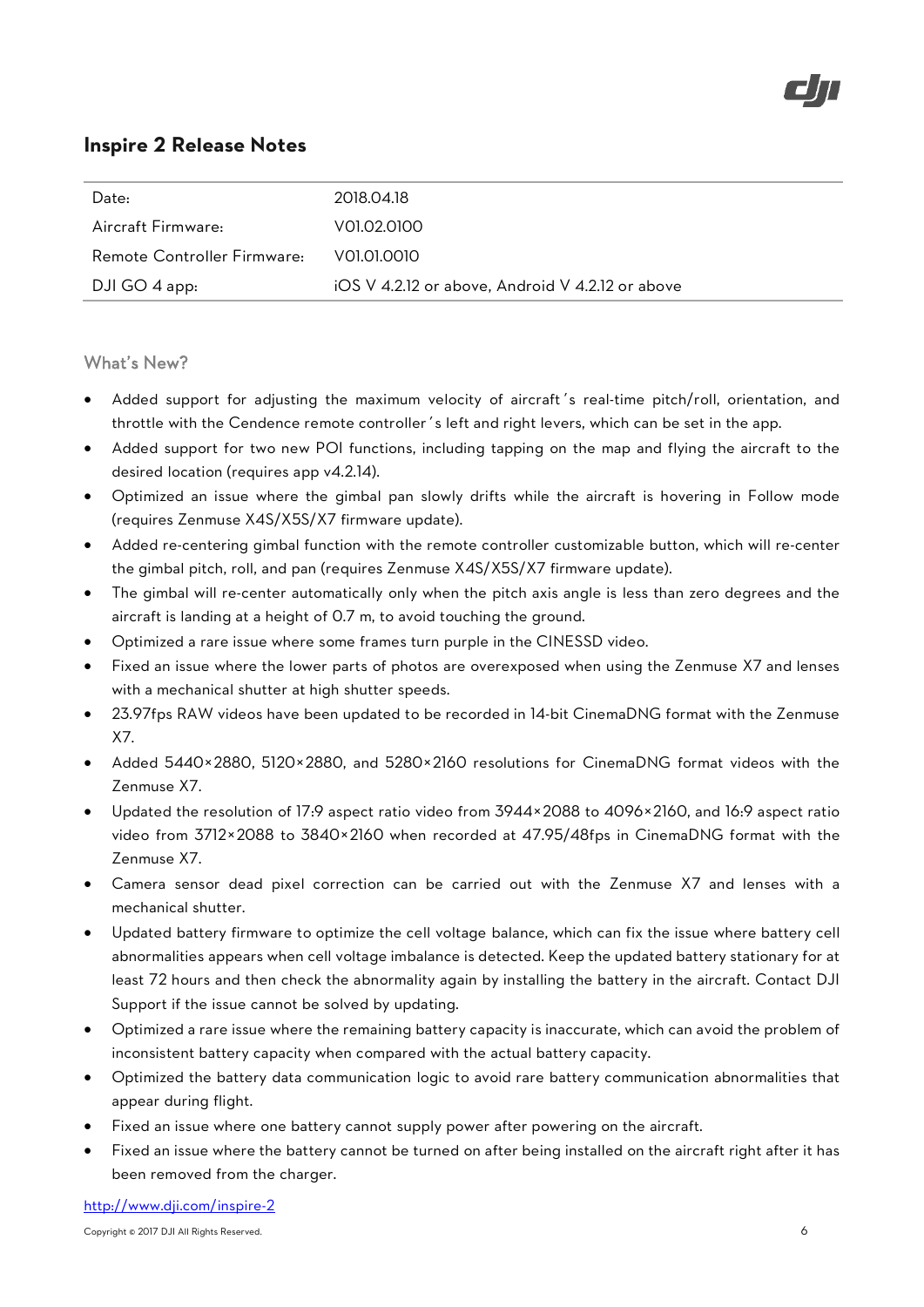

- Optimized the servo control logic to avoid a rare issue where the servo is damaged due to excessive resistance when the landing gear is used at low temperatures.
- Fixed an issue where the right dial would not set the camera exposure parameters (ISO/EI, shutter speed, and aperture) when using the Inspire 2 standard remote controller as the Slave controller and Cendence as the Master controller.
- Optimized control over the Inspire 2 standard remote controller camera exposure parameters. Rotate the dial clockwise to increase the exposure and counter-clockwise to decrease it.
- Updated the Fly Safe system by including the current location of the mobile device into flight restriction strategies.

- Once the firmware has been updated, it cannot be reverted to former versions.
- When using the Inspire 2 with the Zenmuse X4S/X5S/X7, it is recommended to update both at the same time.
- Ensure both the Master and Slave remote controllers are updated to the latest firmware to avoid control errors or camera and gimbal abnormalities.
- If the firmware update fails, restart the aircraft, remote controller, and DJI GO 4, then retry.
- It is recommended to calibrate the sensors and vision systems to ensure that the aircraft is working optimally.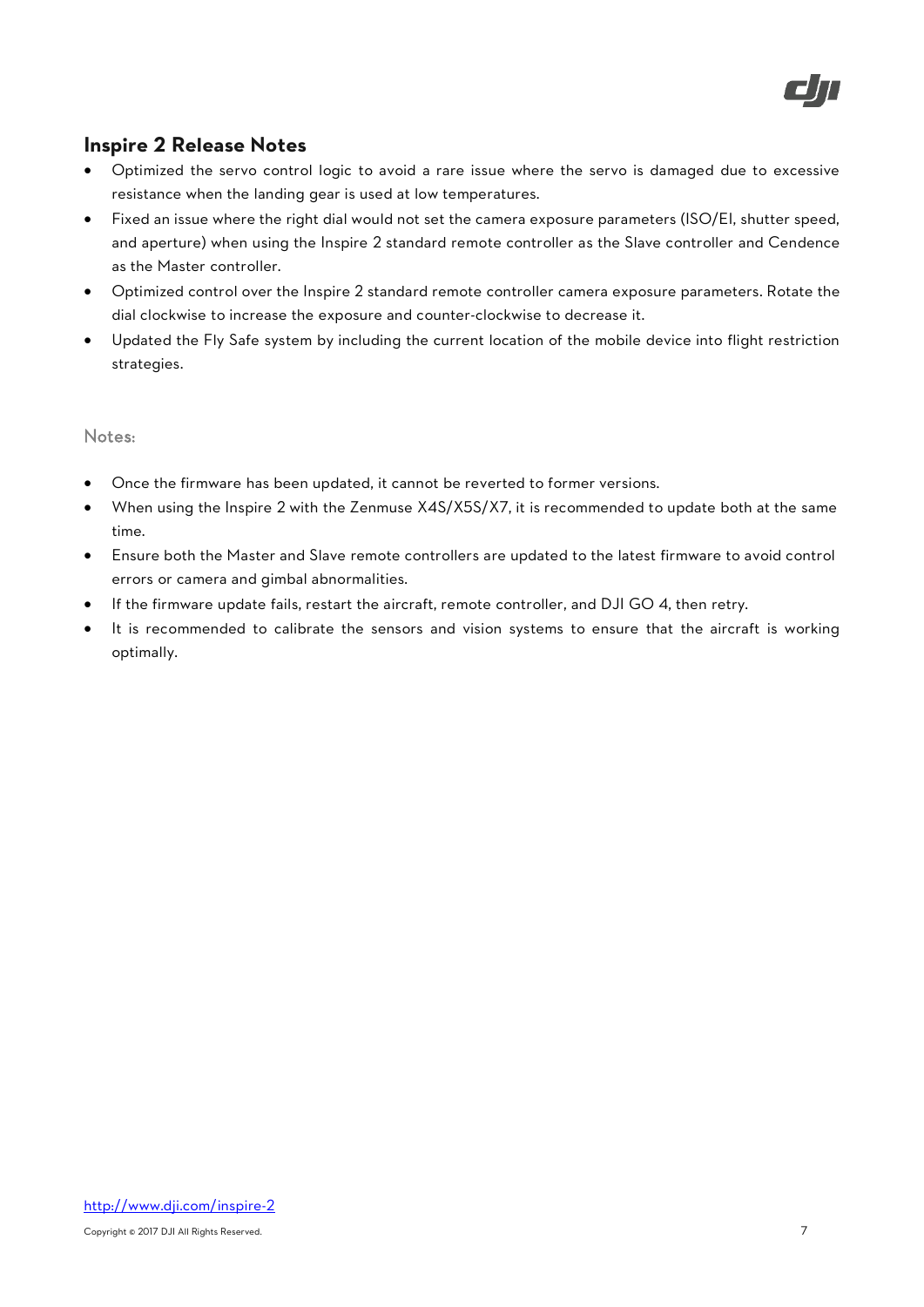

| Date:                       | 2017.12.13                                       |
|-----------------------------|--------------------------------------------------|
| Aircraft Firmware:          | VOLOL0300                                        |
| Remote Controller Firmware: | VOLOL0002                                        |
| DJI GO 4 app:               | iOS V 4.1.18 or above, Android V 4.1.18 or above |

### What's New?

- Optimized Zenmuse X7 lens connection stability to fix an issue where lens signal could be lost when pressing the lens release button at the moment of powering on.
- Optimized Zenmuse X7 gimbal self-checking to prevent the gimbal from touching the ground and fixed a rare issue where the gimbal couldn't recenter after self-checking.
- Optimized Zenmuse X7camera sensor dedusting to fix a rare issue where gimbal could restart when detaching the lens.
- Optimized the Zenmuse X7's gimbal smoothness.
- Fixed a rare issue where camera sensor errors could occur when powering on.
- Fixed an issue where distortion correction for DNG photos could be incorrect when used with Zenmuse X4S.

- It is recommended to update the Inspire 2 and Zenmuse X7 at the same time when used with the Zenmuse X7.
- Ensure both master and slave remote controllers are updated to the latest firmware to avoid control errors.
- If the firmware update fails, restart the aircraft and DJI GO 4 and retry.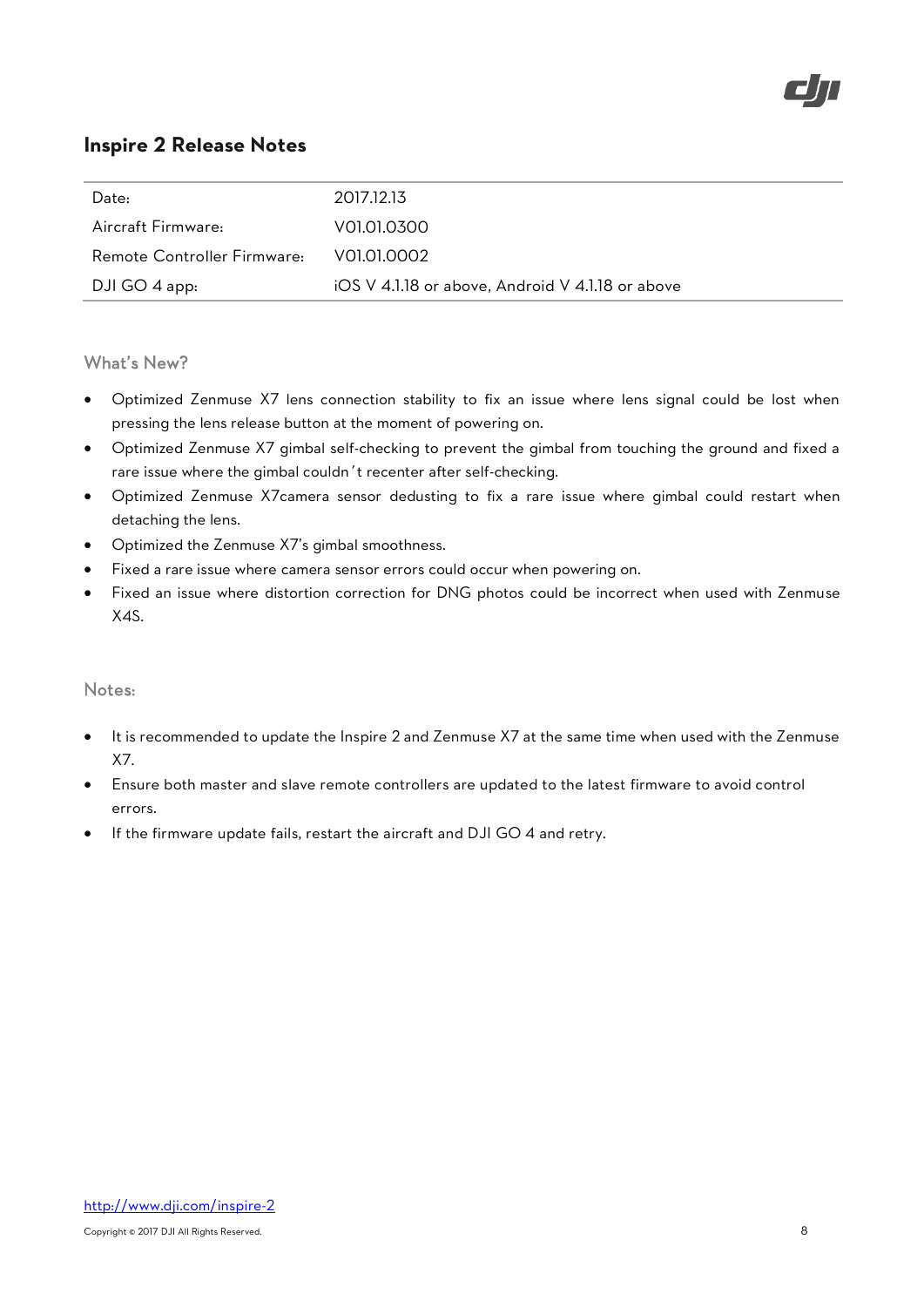

| Date:                       | 2017.11.13                                       |
|-----------------------------|--------------------------------------------------|
| Aircraft Firmware:          | VOI.01.0200                                      |
| Remote Controller Firmware: | VOL01,0002                                       |
| DJI GO 4 app:               | iOS V 4.1.14 or above, Android V 4.1.14 or above |

### What's New?

- Added support for the Zenmuse X7 gimbal and camera.
- CineCore 2.1 now features an updated camera processing system, which can support the new DJI movie color system (including D-Log curves and D-Gamut Color Space) when used with Zenmuse X5S and X7.
- Added new EI mode in Camera Settings, to make the camera operation style more compatible with other professional movie cameras. Please note that EI mode can only be turned on when both SD and SSD are enabled.
- Fixed a rare issue where the camera restarts when used with a Panasonic Lumix 14-42mm/3.5-5.6 HD automatic zoom lens.
- Fixed a rare issue where image edge is deformed when using the Zenmuse X5S with some Olympus-made lenses.
- Added an auto-focus function to both ActiveTrack and Spotlight modes. The camera will re-focus on the target when the distance between the target and aircraft changes.
- Fixed a rare issue where aircraft acceleration slows down in TapFly mode.
- Optimized gimbal yaw smoothness in Follow Mode.
- Added gimbal pitch auto return to center in Landing Mode to avoid the gimbal touching the ground.
- Added a remote controller customizable button to control gimbal pitch and pan rotating to center simultaneously. Latest remote controller firmware and DJI GO 4 versions are required.
- Added DJI Goggles Head Tracking Flight and Head Tracking Gimbal.
- Fixed an issue where the slave remote controller cannot control the gimbal when using both regular and Cendence remote controllers to work as master and slave.

- It is recommended to update the Inspire 2 and Zenmuse X7 at the same time.
- Ensure that the remote controller is updated to the latest firmware version to activate all new features.
- If a firmware update fails, restart the aircraft and DJI GO 4, then try again.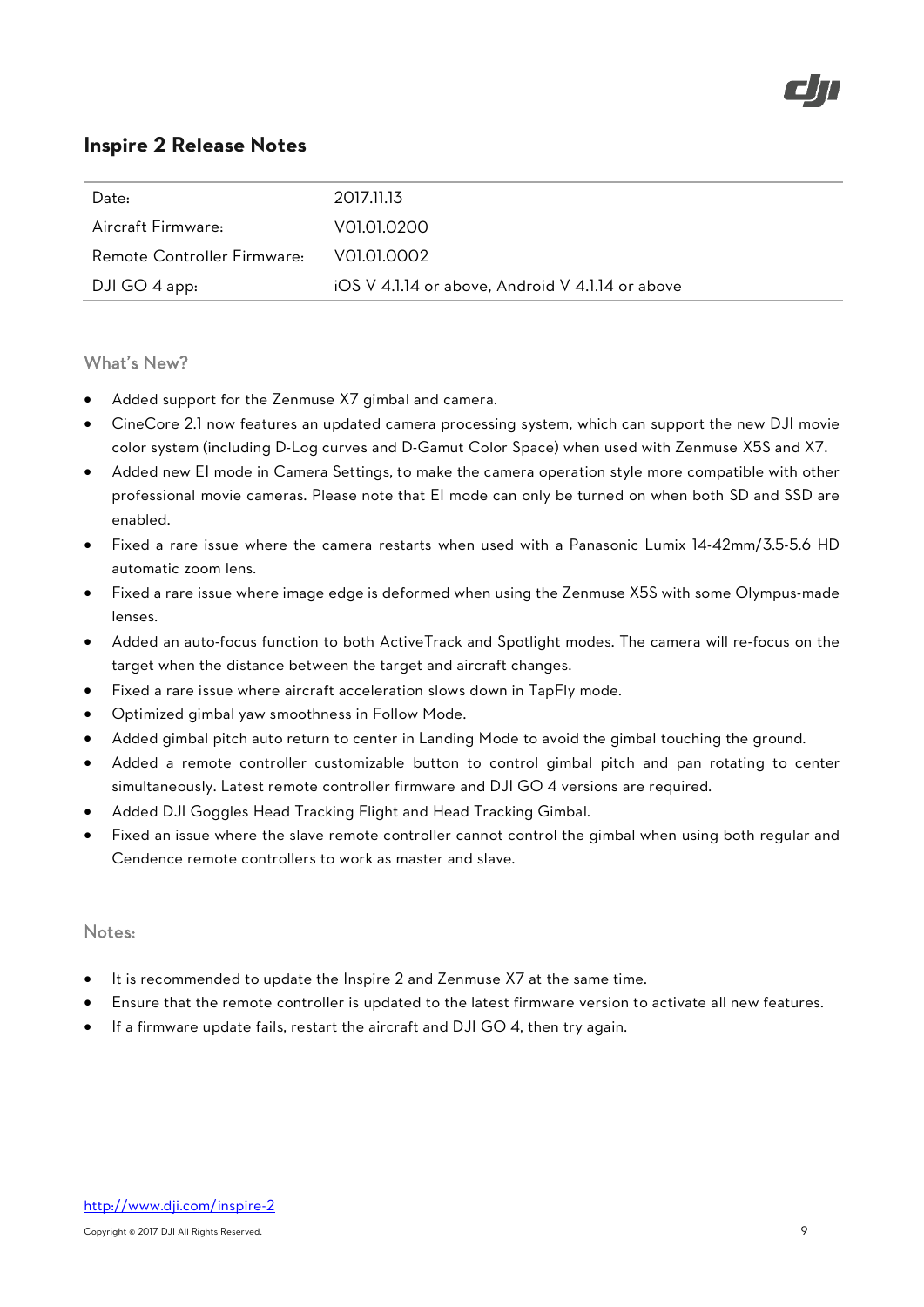

| Date:                       | 2017.06.26                   |
|-----------------------------|------------------------------|
| Aircraft Firmware:          | V01.01.0010                  |
| Remote Controller Firmware: | V01.01.0001                  |
| DJI GO 4 app:               | iOS V 4.1.2, Android V 4.1.2 |

### What's New?

- Updated no-fly zone management.
- For increased safety, flights will now be restricted to a height of 30 m and a distance of 50 m when not connected and logged into DJI GO 4 or another third-party app compatible with DJI aircraft.
- Added Dynamic Home Point, which allows the home point to update automatically based on remote controller's position when using the external GPS module.
- Added Continuous Auto Focus (AF-C) for the Zenmuse X4S.
- Fixed a rare issue where image signal couldn't be received after powering on.
- Fixed an issue where videos taken with zoom lenses weren't saved to the SD card correctly.
- Fixed a rare issue where SD card and SSD Looks didn't match.
- Fixed an issue where black frames would occasionally appear in SSD video.
- Fixed a rare issue where an update notification would still appear after completing an update successfully.
- Improved chromatic aberration calibration for some lenses.
- Improved gimbal stability for the Olympus M.Zuiko 9-18mm/4.0-5.6 lens.
- Fixed an issue where SD cards couldn't be formatted in certain situations.
- Added Intelligent Flight Battery auto-heating when charging in low temperatures.
- Intelligent Flight Batteries will be compatible with Matrice 200 series aircraft and the Ronin 2 after this update.
- Optimized image signal quality in some countries and regions.
- Added Remote Obstacle Avoidance during Return to Home.\* (Only for the Zenmuse X4S and Zenmuse X5S equipped with the DJI MFT 15mm/1.7 ASPH lens.)
- Ground Station mode can no longer be entered with a remote controller button combination.

\* This update should be used with the next version of DJI GO 4, which will be released soon.

- Make sure to restart both the aircraft and remote controller after updating them to the latest firmware. Otherwise, video downlink may be unstable. Re-link the aircraft with the remote controller if they are disconnected.
- If the firmware update fails, restart the aircraft and DJI GO 4, then try updating again.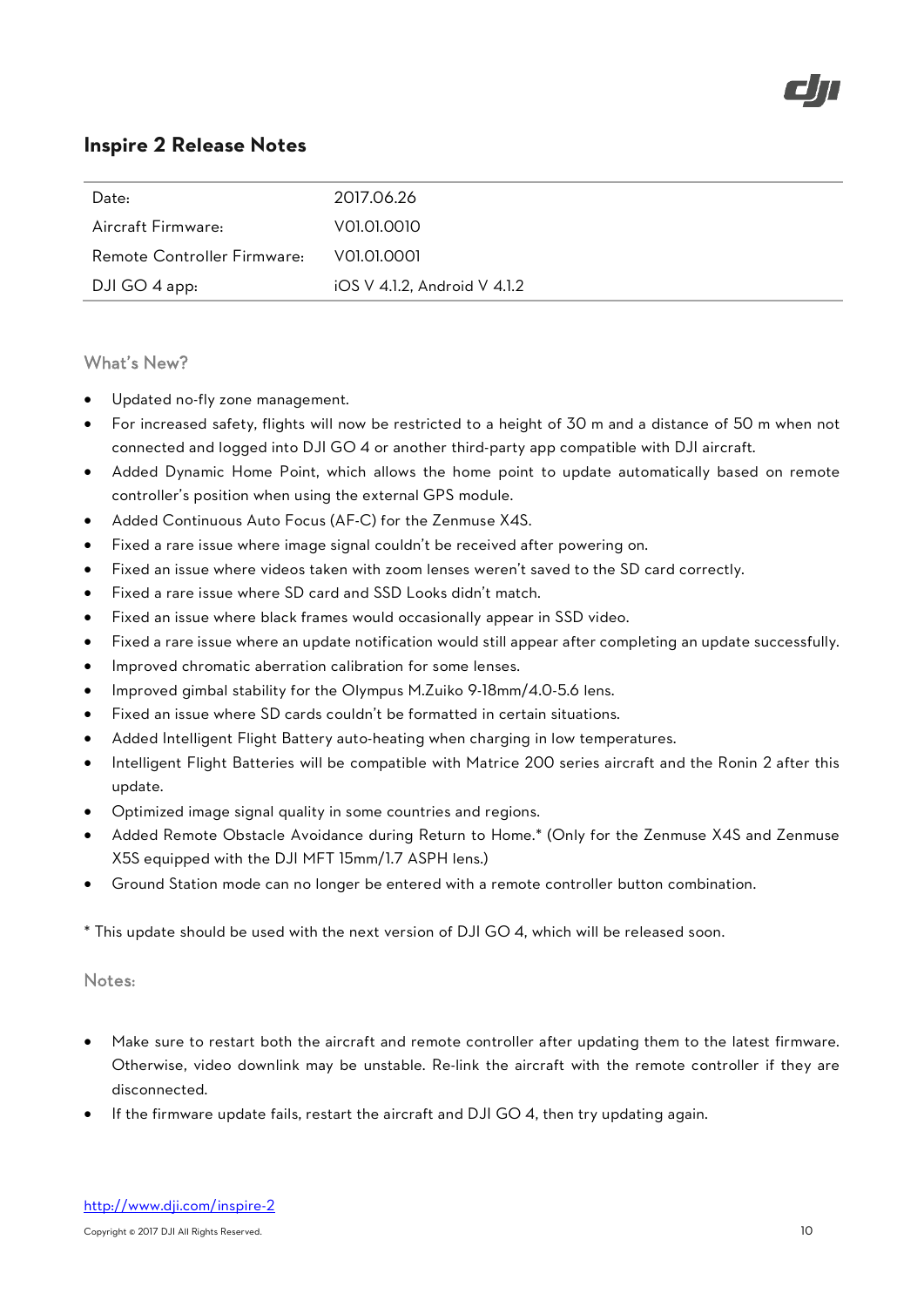

| Date:                       | 2017.04.12                   |
|-----------------------------|------------------------------|
| Aircraft Firmware:          | V01.0.0330                   |
| Remote Controller Firmware: | VOLO.O110                    |
| DJI GO 4 app:               | iOS V 4.0.7, Android V 4.0.6 |

## What's New?

- Optimized No-Fly Zone Return to Home and unlocking.
- Reduced high-frequency vibration after gimbal self-checking.
- Added an option to control gimbal pan by holding the C1 button and rotating the control dial in Follow Mode.
- When exiting an Intelligent Flight Mode, the gimbal will no longer center itself.

## Notes:

 If the firmware upgrade fails, restart aircraft, remote controller, and DJI GO 4 app and try upgrading again.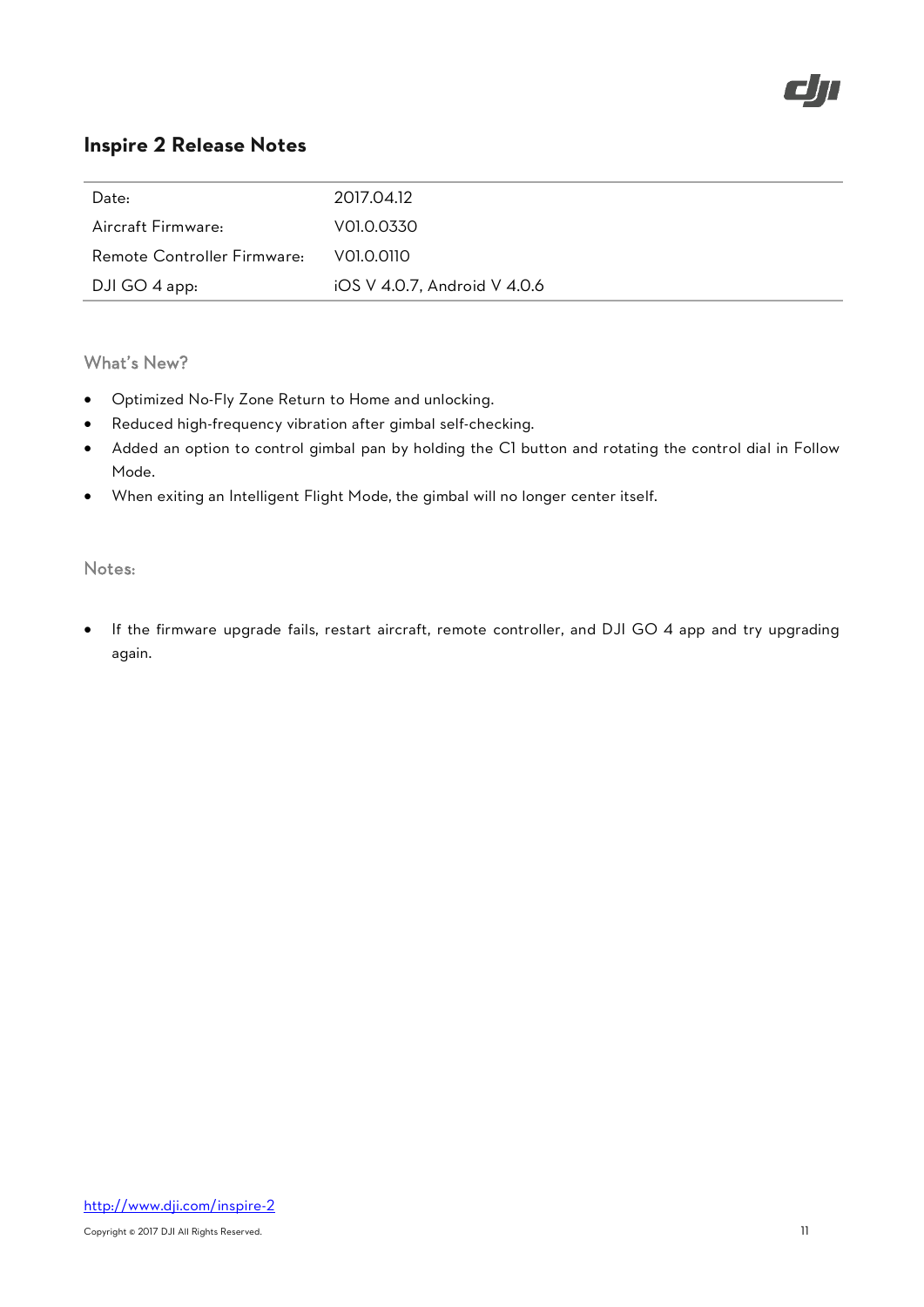

| Date:                       | 2017.03.02                   |
|-----------------------------|------------------------------|
| Aircraft Firmware:          | V01.0.0240                   |
| Remote Controller Firmware: | V01.0.0110                   |
| DJI GO 4 app:               | iOS V 4.0.5, Android V 4.0.4 |

### What's New?

- Added the option of Smart Arm LEDs, controlling whether front/back LEDS turn off automatically during shooting.
- Added the Pitch Range Extension function, enlarging the gimbal pitch range to -130°~+40° with the function enabled; Added auto adjustment of the Zenmuse X5S gimbal yaw and pitch speed according to the FOV when the Max Gimbal Yaw Speed option is on.
- Enabled sticks control of the gimbal inside the app when TapFly is activated. Users can also control the gimbal's orientation via the remote controller. When the sticks are in use, the gimbal will automatically change into free mode. At that time, move the right stick (Mode 2) to the left or right to control gimbal yaw while move the right stick up and down to control gimbal pitch. Scroll the left dial to control the flight speed of the aircraft.
- Added Quick Spin function when TapFly is activated. When this function is enabled, the aircraft will rotate quickly to allow the gimbal to continue its rotation.
- Added the option to turn off the warning sound during firmware updates.
- Adjusted the Near Ground Warning to activate whenever the Automatic Landing Gear is switched off. When the Near Ground Warning is activated, the DJI GO 4 app will prompt when the aircraft descends to about 0.7m above the ground. The aircraft will be forced to land if the user holds down the throttle stick for 3 seconds. (Currently only for iOS)
- Added the Clip Index function to help better sort video clips saved in the CINESSD.
- Added camera lens distortion correction in H.264/H.265 formats.
- Added Looks (Standard and D-Log) and removed Color when shooting with both SSD and SD enabled.
- ISO value will now be locked to 500 when shooting videos in D-Log.
- Added a vibration warning on the remote controller for emergency braking, quick spin and auto landing.
- Added customization of responsiveness to stick movements and enabled Quick Spin in Tripod Mode.
- Added Course Lock Function when advanced features such as TapFly and ActiveTrack are enabled.
- Added quick exiting for advanced features by pressing and holding the Pause Button for 3 seconds. (Currently only for iOS)
- Optimized ActiveTrack, adding the option to make the aircraft's heading consistent with the object's direction of movement.
- Enabled Spotlight Pro in A mode.
- Enabled the app to remember the Video Format and Color settings in use when powering off the aircraft by pressing the power button.
- Enhanced the quality of dark parts of videos in the Apple ProRes format.
- Enhanced color transition in the dark parts of D-Log videos.

http://www.dji.com/inspire-2